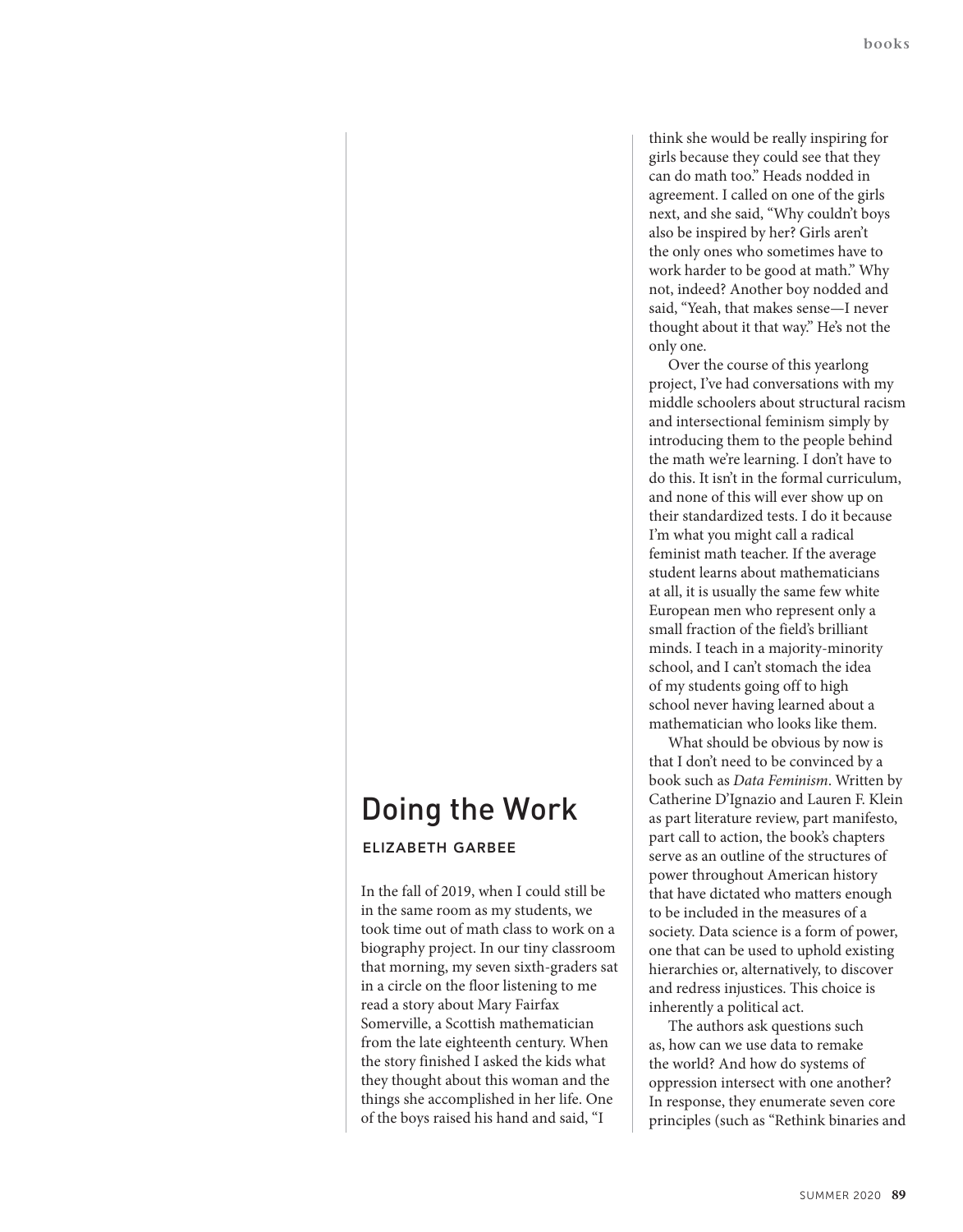hierarchies") that they believe can help society wield the power of data science to address inequality and oppression. Each of the principles receives its own subsequent chapter. This organizational strategy makes it easy to apply these principles to specific situations, and creates a sort of reverberation of ideas through the whole book.

D'Ignazio and Klein also do a commendable job actually embodying the values of intersectional feminism, which expands traditional feminism to explore how a combination of factors (e.g., gender, class, and race) can contribute to oppression. It's so refreshing to see Kimberlé Crenshaw, the scholar who developed the theory of intersectionality, and Patricia Hill Collins, a social theorist focused on race, class, and gender, cited in a chapter on power, instead of the usual white male suspects (the French social theorist Michel Foucault, for example).

The authors devote an entire section to the feminist scholar Donna Haraway's "situated knowledges," her vision for feminism's role in the philosophy of science, and the philosopher Sandra Harding's "strong objectivity," which critiques the idea of a neutral, value-free perspective. Building off these ideas, D'Ignazio and Klein repeatedly make the case that "the belief that universal objectivity should be our goal is harmful because it's always only partially put into practice."

They go on to argue convincingly that the research enterprise needs more than simple technological fixes in order to wield data for equity and justice. Those technologies will still be envisioned and produced in a society significantly influenced by a history of white supremacy and patriarchy. After all, the authors point out, "a racist society will give you racist science."

This book is nothing if not consistent. Themes are repeated, reapplied, reexamined, and reevaluated as the writers march from chapter to chapter. "March" because this book is heavily inspired by twentieth and twenty-first century activist movements, starting with



**Data Feminism** *by Catherine D'Ignazio and Lauren F. Klein. Cambridge, MA: The MIT Press, 2020, 328 pp.*

the cover: protest signs from the first Women's March, in 2017, tiled against a white background. That design struck me as a metaphor for a world of data structured according to an organizing principle of whiteness.

Here we run into my slight unease with this work, and similar work done by other academics. I get the feeling this book was written for me, and it doesn't escape my notice that the authors look like me. One of this book's great strengths is its self-awareness. The authors state their biases and privileges up front, are forthright about their own limitations and shortfalls, and even include their values and metrics for holding themselves accountable as an appendix. This is something I rarely see in academic publications, and I was truly delighted. And given the earnest tone of genuine solidarity throughout the book, I have a feeling those acknowledgments are genuine and not performative.

Then again, I'm an upper-middleclass white woman living in the nation's capital. As a white woman, I am part of the problem as surely as I am part of the solution. Would I feel the same about these aspects of the book if I were a different ethnicity, or if I came from a different socioeconomic background?

If that were the case, would I find these sorts of affirmations hollow and tiresome? Do I find it refreshing and earnest because it assuages some of my latent white guilt? It's impossible to know for sure. Who gets to decide the value of these kinds of affirmations is strikingly similar to questions of who gets measured and consequently who matters—both questions raised and echoed from chapter to chapter.

What kind of proof do skeptics need to believe that oppression is real? I'm afraid it isn't a copy of *Data Feminism.*

None of the skeptics in my life would be convinced by D'Ignazio and Klein's exhaustive and lengthy scholarship, even if they did make it past the apparently insurmountable hurdle of reading something whose viewpoint disagrees with their own. After I read the incredibly thorough appendices and closed the back cover, I was left wondering who this book was *for.* Was it for white female academics such as me to use as inspiration and an organizing principle in our work? Was it meant as a primer to intersectional feminist critique for a newcomer to the field? I could imagine this as a helpful textbook for a graduate school sociology class, for example, but not in the hands of a casual bookstore browser.

What might convince the skeptics is a series of diligent and thoughtful conversations with a loved one, or a new experience of oppression themselves recent occurrences of peaceful white protestors injured as the result of police brutality come to mind. More data and new books don't change societies or dismantle systems of oppression; people do. But data and stories can change those people, open their minds to new possibilities, and inform their imaginations.

When it comes to reform, *Data Feminism* underscores something those of us doing the work know to be true: the policy-making process is inherently messy, but the best way to make it more manageable and equitable is to ensure the broadest possible participation in the formulation of the problem, *as well*